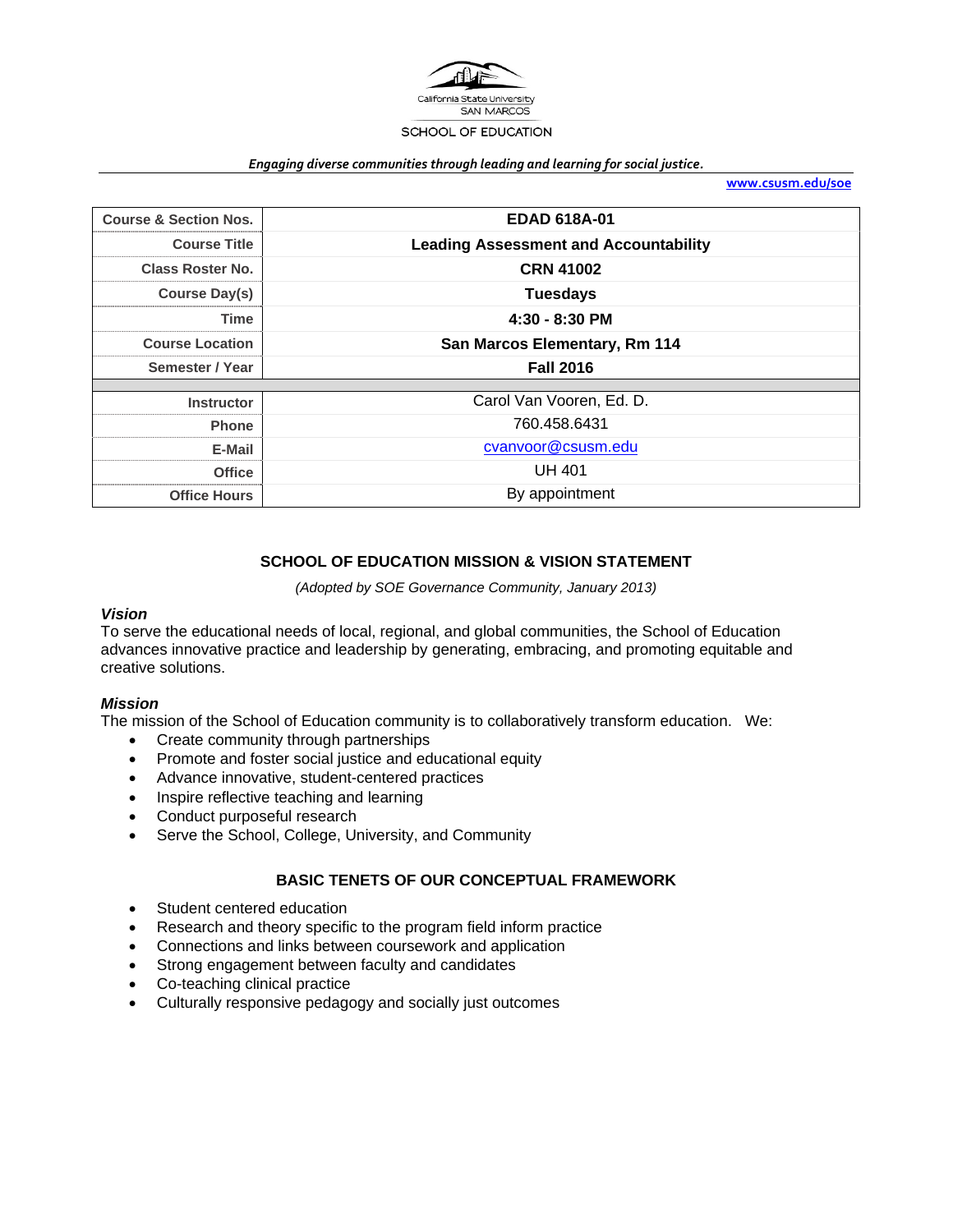## **COURSE DESCRIPTION**

Candidates learn how to identify, generate, and use data to make decisions about pedagogy and adjustment of instructional policies and procedures through the lens of student success and equity. The effective use of assessment data from the classroom, as well as from system-wide sources, in establishing and using accountability systems is addressed.

## **Course Prerequisite:**

Continued progress in the Educational Administration program.

## **Course Objectives:**

The course objectives, assignments, student learning outcomes, and assessments have been aligned with the following CCTC standards:

## **Leadership Standards, CCTC, 2013**

This course will provide opportunities for participants to develop their leadership knowledge, skills, and depositions under the following the California Category II Curriculum Standards:

- Program Standard 6: Visionary Leadership: actionable and sustainable vision of teaching and learning that is responsive to the changing context of a given school
- Program Standard 7: Instructional Leadership: knowledge of the standards and the ability to monitor teaching and give feedback
- Program Standard 8: School Improvement Leadership: increases his/her capacity to communicate and lead others in continuous improvement
- Program Standard 9: Professional Learning and Growth Leadership: model and facilitate PD, including collaboration
- Program Standard 10: Organizational and Systems Leadership: understand, align, and integrate organizational structures, including resource management
- Program Standard 11: Community Leadership: communicate about the school and share with a broad range of stakeholders.

# **California Administrator Performance Expectations, CCTC, 2013**

Upon completion of the course, the candidate will demonstrate an understanding of effective leadership practices regarding the following CTC California Administrator Performance Expectations:

- 1. Developing and Articulating a Vision of Teaching and Learning for the School Consistent With the Local Education Agency's Overall Vision and Goals
- 2. Developing a Shared Commitment to the Vision Among All Members of the School Community
- 5. Promoting Implementation of K-12 Standards, Pedagogical Skills, Effective Instructional Practices and Student Assessments for Content Instruction
- 6. Evaluating, Analyzing, and Providing Feedback on the Effectiveness of Classroom Instruction to Promote Student Learning and Teacher Professional Growth
- 7. Demonstrating Understanding of the School and Community Context, Including the Instructional Implications of Cultural/Linguistic, Socioeconomic, and Political Factors
- 9. Working With Others to Identify Student and School Needs and Developing a Data-Based School Growth Plan
- 10. Implementing Change Strategies Based on Current, Relevant Theories and Best Practices in School Improvement
- 13. Modeling Life-Long Learning and Job-Related Professional Growth
- 15. Identifying and Facilitating a Variety of Professional and Personal Growth Opportunities for Faculty, Staff, Parents, and Other Members of the School Community in Support of the Educational Program

# **Required Texts**

Goldring, E. and Berends, M. (2009) *Leading with data: Pathways to improve your school.* Thousand Oaks, CA: Corwin Press.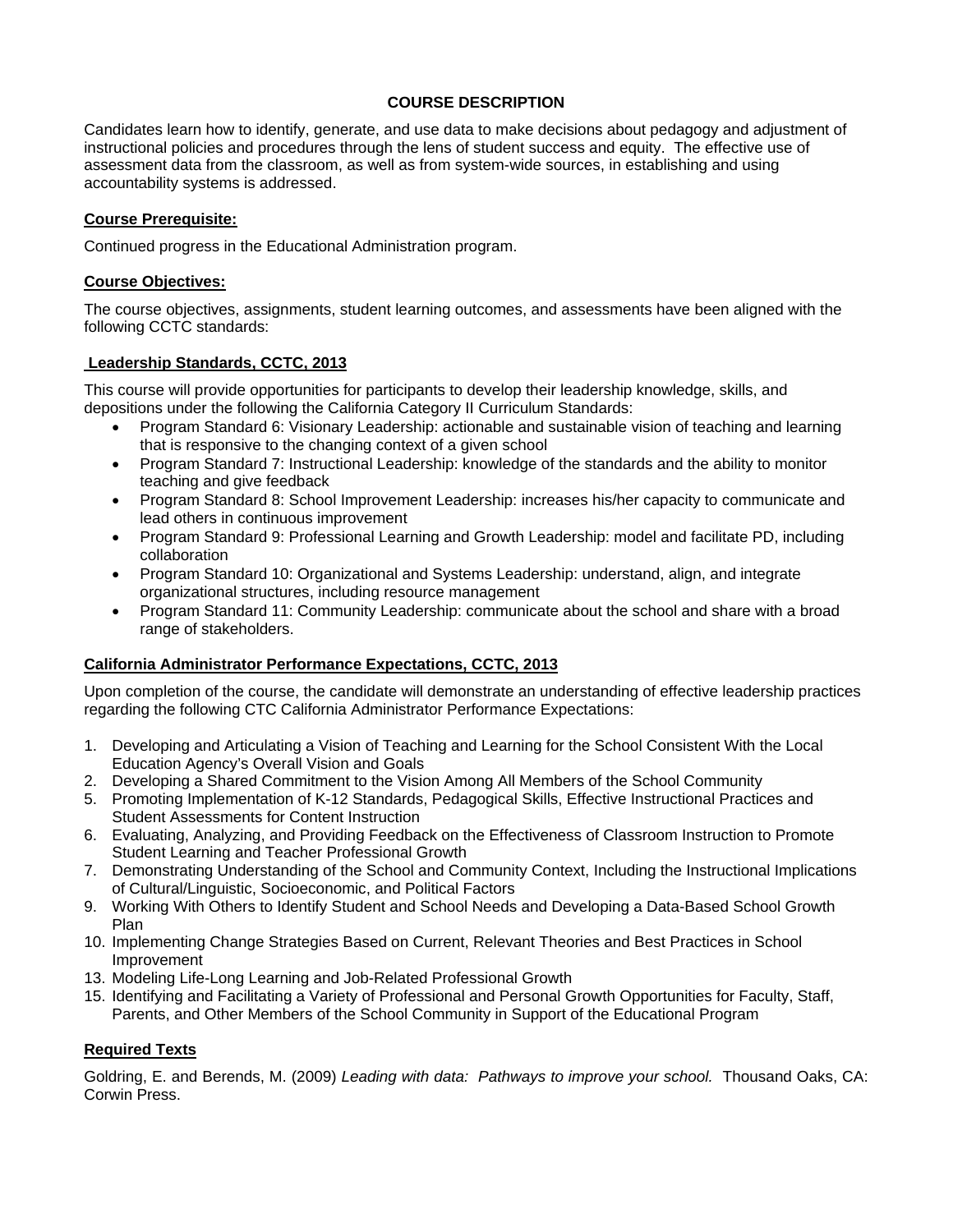# **COURSE LEARNING OUTCOMES**

Upon successful completion of this course, candidates will be able to:

- Investigate and report on assessment, data collection, and data analysis and its alignment with and promotes the mission and vision of the candidates' school.
- Demonstrate written and oral communication to express data outcomes, especially that of disenfranchised groups, to the various stakeholders.
- Deliver professional development by training cohort peers on the wide variety of testing instruments used in the schools such as the California English Language Development Test (CELDT), psychological tests, and tests of basic skills.
- $\bullet$

## **Expected Dispositions for the Education Professional**

Assessing a candidate's dispositions within a professional preparation program is recognition that teaching and working with learners of all ages requires not only specific content knowledge and pedagogical skills, but positive attitudes about multiple dimensions of the profession. The School of Education has identified six dispositions – social justice and equity, collaboration, critical thinking, professional ethics, reflective teaching and learning, and life-long learning—and developed an assessment rubric. Candidates in the Ed Admin program have two additional dispositions: visionary and ready to lead. For each dispositional element, there are three levels of performance - *unacceptable*, *initial target*, and *advanced target*. The description and rubric for the three levels of performance offer measurable behaviors and examples.

The assessment is designed to provide candidates with ongoing feedback for their growth in professional dispositions and includes a self-assessment by the candidate. The dispositions and rubric are presented, explained and assessed in one or more designated courses in each program as well as in clinical practice. Based upon assessment feedback candidates will compose a reflection that becomes part of the candidate's Teaching Performance Expectation portfolio. Candidates are expected to meet the level of *initial target* during the program.

## **PROGRAM STUDENT LEARNING OUTCOMES (PSLOS)**

The Master of Arts in Education Program assesses four (4) Program Student Learning Outcomes (PSLO).

**PSLO 1: Professional Dispositions** (EDAD 610, EDAD 618A, & EDAD 620)

**PSLO 2: Leadership Skills** (Professional Portfolio)

**PSLO 3: Analyze Research** (EDUC 622)

**PSLO 4: Integrate Research** (EDUC 698)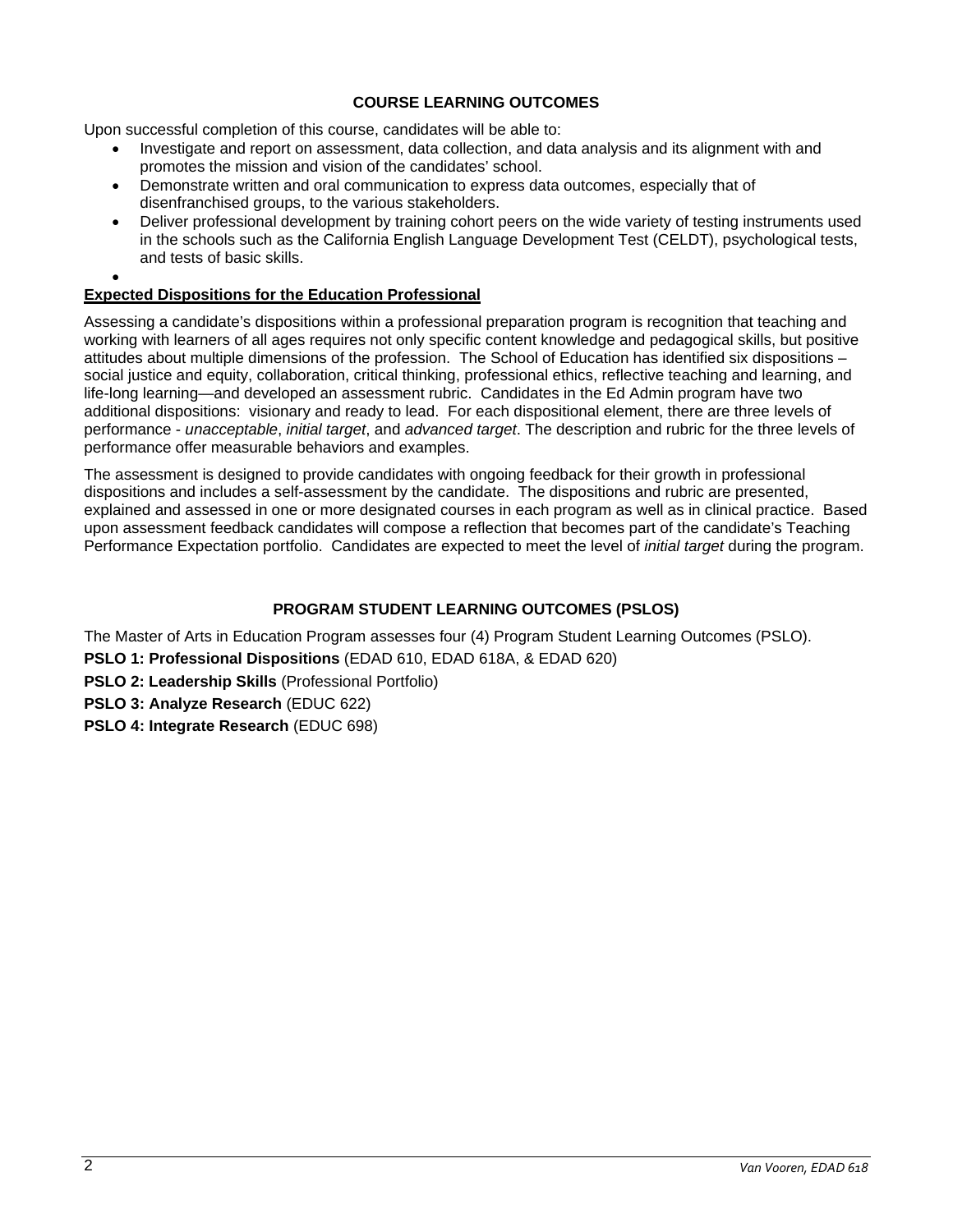# **SCHEDULE/COURSE OUTLINE**

| <b>Session/Date</b>               | <b>Topic</b>                                                                                                                                                                                                                                                                                   | <b>Assignment</b>                                                                                  | Due Date                                                                   |
|-----------------------------------|------------------------------------------------------------------------------------------------------------------------------------------------------------------------------------------------------------------------------------------------------------------------------------------------|----------------------------------------------------------------------------------------------------|----------------------------------------------------------------------------|
| <b>Session 1</b><br>Aug 30        | Activities to develop a cohort<br>$\bullet$<br>leadership vision<br>EDAD 626A field study, EDAD<br>$\bullet$<br>618A expectations<br>Final portfolio discussion<br>$\bullet$<br>Review of Program Standards<br>$\bullet$<br>(CAPEs)<br>Vista Unified research project<br>$\bullet$<br>outlined | Annotated Bibliography                                                                             | Sept 6                                                                     |
| <b>Session 2</b><br>Sept 6        | Discuss: Leading with data,<br>$\bullet$<br>Chapters 1, 2<br>School data for improvement<br>English learners and LTELS<br>$\bullet$<br>assessment lecturette<br>Vista Unified research project<br>$\bullet$<br>roles and responsibilities                                                      | Current event blog<br>Case Study Your Site: Part 1                                                 | Sept 13<br>Sept 13                                                         |
| <b>Session 3</b><br>Sept 13       | Linking data to goals and<br>$\bullet$<br>planning<br>Special Ed students and<br>assessment lecturette                                                                                                                                                                                         | Discuss: Leading with data,<br>Chapter 3, 4<br>Investigate: Special<br>Education cum file          |                                                                            |
| <b>Session 4</b><br>Sept 20       | Formative assessments<br>$\bullet$<br>CAHSEE/AP/IB lecturette<br>Preview Case Study: Part One<br>$\bullet$                                                                                                                                                                                     | Case Study: Vista Unified<br>Discuss: Leading with data,<br>Chapter 5, 6<br>Current event blog     | Case Study Part<br>One Due: Sept. 27<br>Current event blog<br>Due: Sept 27 |
| <b>Session 5</b><br>Sept 27       | Multiple measures<br>$\bullet$<br>Alternative assessments/IB<br>STAR assessment lecturette<br>$\bullet$                                                                                                                                                                                        | Discuss: Leading with data,<br>Chapter 7                                                           |                                                                            |
| Session 6<br>Oct 4                | Involving the community in data<br>$\bullet$<br>based decision making                                                                                                                                                                                                                          | Case Study: Vista Unified<br>Discuss: Leading with data,<br>Leading with Data, Chapter 8,<br>9, 10 | Case Study Part<br>Two<br>Due: Oct. 11                                     |
| <b>Session 7</b><br><b>Oct 11</b> | Analyzing data<br>٠<br>Grading to standards<br>GATE / GATE EL and<br>assessment                                                                                                                                                                                                                |                                                                                                    |                                                                            |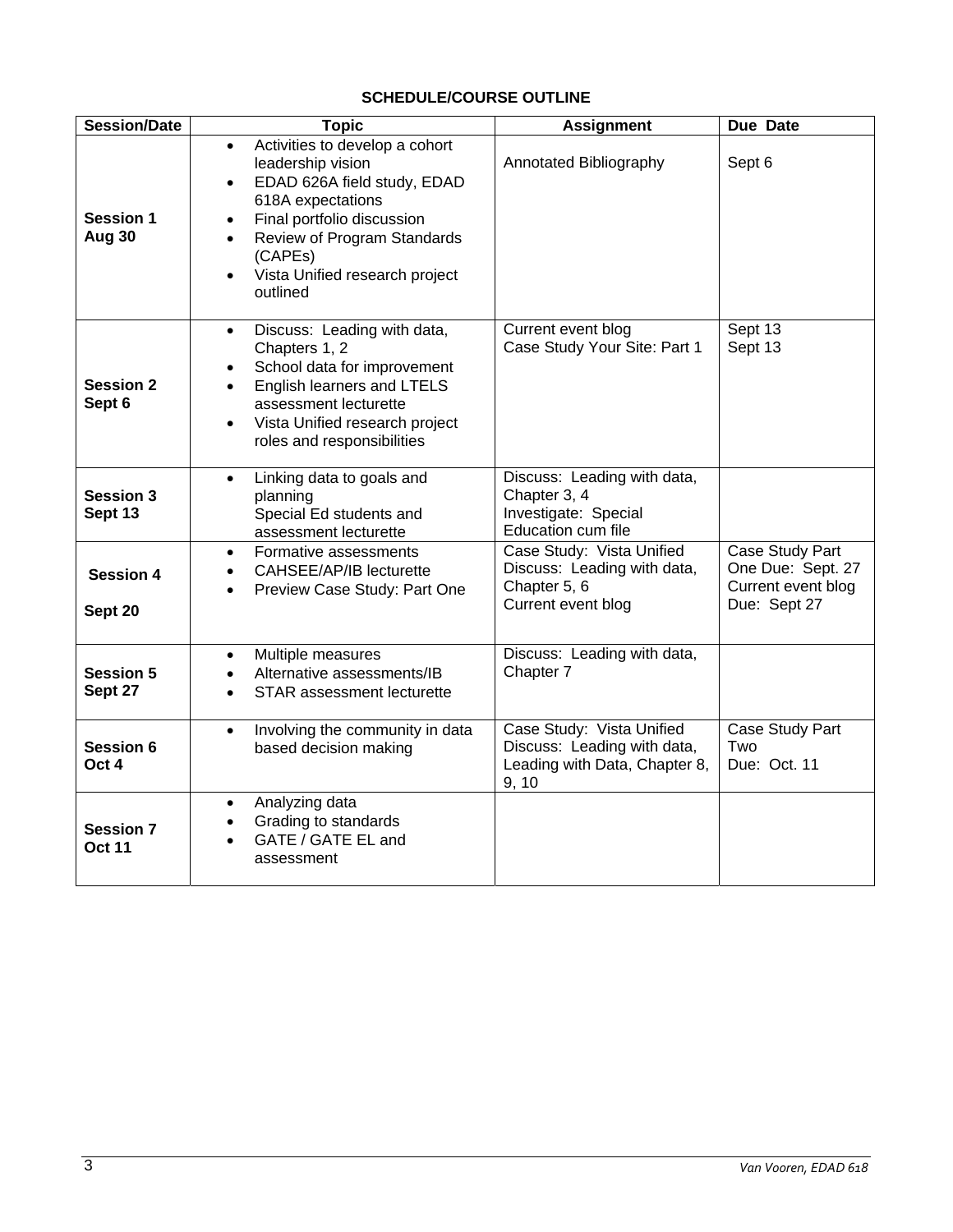## **COURSE REQUIREMENTS AND GRADED COURSE COMPONENTS**

## **Course Assignments**

The following factors will be considered in determining a final grade:

| <b>Assignment</b>                                                                                                                                                                                                                                                                                                                                                                                                                                                                                                                                                                 | Due date                        | <b>Grade points</b> |
|-----------------------------------------------------------------------------------------------------------------------------------------------------------------------------------------------------------------------------------------------------------------------------------------------------------------------------------------------------------------------------------------------------------------------------------------------------------------------------------------------------------------------------------------------------------------------------------|---------------------------------|---------------------|
| Participation and engagement:<br>Students will complete a brief KWL chart each week to pose an<br>inquiry with a small team in class discussions based on assigned<br>readings.                                                                                                                                                                                                                                                                                                                                                                                                   | On-going                        | 15                  |
| <b>Current events:</b><br>Two times during the semester, students will contribute to an online<br>threaded discussion on current events related to K-12 assessments<br>and evaluation at the local, national, or international level. Respond<br>to two other postings.                                                                                                                                                                                                                                                                                                           | Sept 13<br>Sept 27              | 10                  |
| <b>Sharing expertise:</b><br>Students will select a current assessment strategy, instrument, or<br>technology tool for informing teachers and leaders about student<br>abilities and bring examples to share with the class.                                                                                                                                                                                                                                                                                                                                                      | On-going, sign<br>up for a date | 15                  |
| <b>Annotated bibliography:</b><br>Students will research and write an annotated bibliography (between<br>5 and 7 entries) from peer reviewed sources of "best practices" for<br>student academic improvement/success from the perspective of the<br>leader. Each annotation should be between 50 and 100 words. Two<br>of the sources can be non-peer reviewed. Students will use APA<br>format for the citations and include an introductory and a summary<br>paragraph in the paper. This will be posted on Moodle to share with<br>classmates as a resource for future papers. | September 6                     | 10                  |
| Begin to write a case study or ethnography that includes:<br>Part one: Collect and summarize assessment data from one<br>demographic student group at your school site or district that is<br>lower than the school average. Indicate how this group is served and<br>if there are support programs in place.                                                                                                                                                                                                                                                                     | September 13                    | 10<br>10            |
| Vista Unified data collection participation:<br>Part one: Students will support a request from the Superintendent of<br>Vista Unified to collect data and on the activities and time that<br>elementary principals in the district are engaged in on a daily basis.                                                                                                                                                                                                                                                                                                               | September 27                    | 15                  |
| Vista Unified data collection participation:<br>Part two: Students will write a report of the Vista Unified<br>Elementary principal that he or she collects data on to be included in<br>a case study report to the Superintendent.                                                                                                                                                                                                                                                                                                                                               | October 11                      | 15                  |
| <b>Total</b>                                                                                                                                                                                                                                                                                                                                                                                                                                                                                                                                                                      |                                 | 100                 |

Note: All assignments must be submitted electronically on Cougar Courses on or before due dates and times.

## **Grading Standards**

The assignments will be scored based on the 100 point scale above. Final course grades will be based on the following grading scale:

A = 93% - 100% A- = 90% - 92%  $B+ = 87\% - 89\%$ B = 83% - 86% B- = 80% - 82%  $C+= 77\% - 79\%$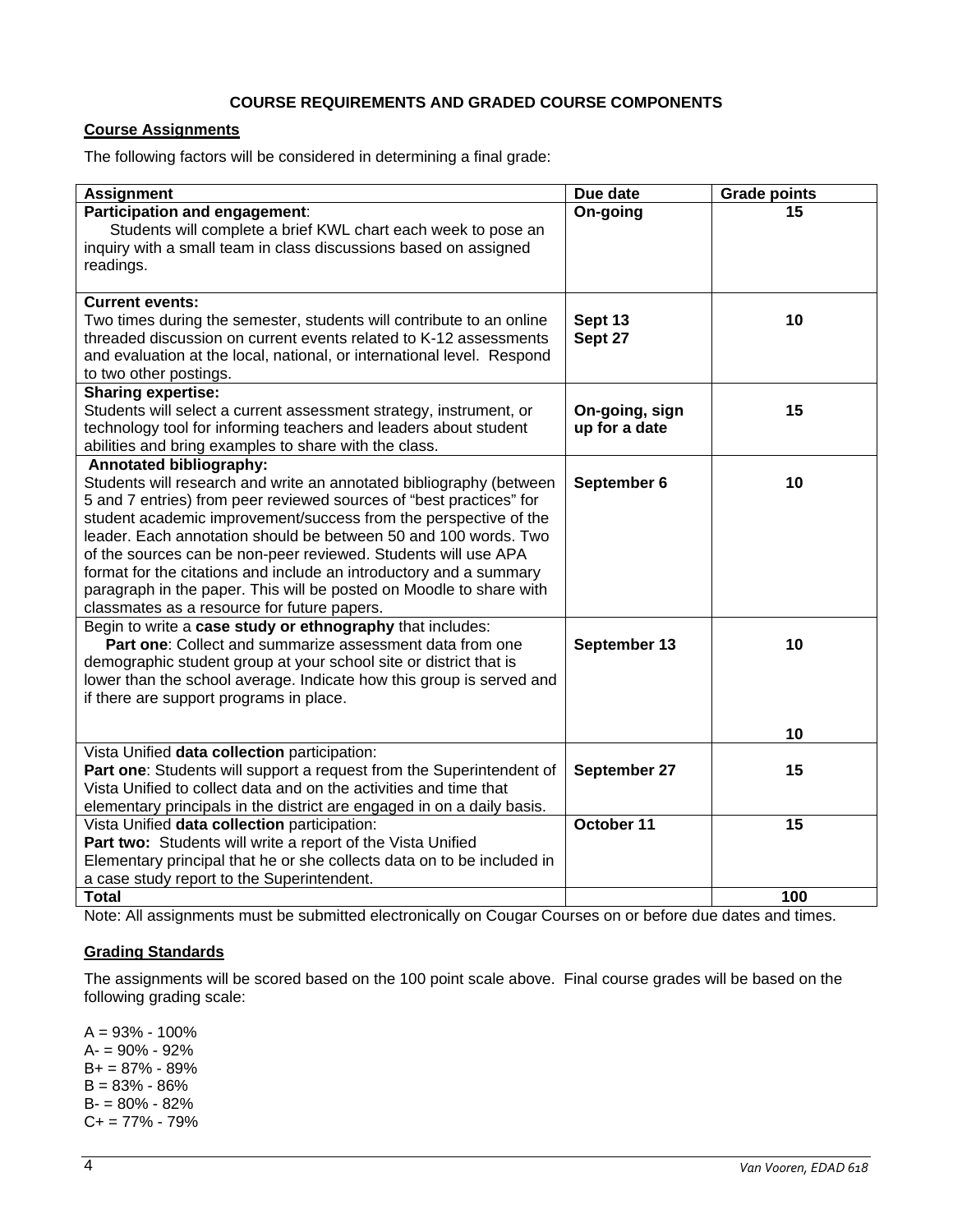## **Final Exam Statement**

There is no final exam in this course.

### **School of Education/Course Attendance Policy**

Due to the dynamic and interactive nature of courses in the School of Education, all candidates (course participants) are expected to attend all classes and participate actively. At a minimum, candidates (course participants) must attend more than 80% of class time, or s/he may not receive a passing grade for the course at the discretion of the instructor. Individual instructors may adopt more stringent attendance requirements. Should the candidate (course participants) have extenuating circumstances, s/he should contact the instructor as soon as possible. *(Adopted by the COE Governance Community, December, 1997).*

### **Policy on Late/Missed Work**

Assignments are given based on expectations of "mastery" of the content and academic format for the assignments. Based on the instructor's early grading feedback, students may make improvements on assignments and may resubmit an assignment for grade consideration before the deadline date. Late assignments will lose one point for each day they are late.

### **CSUSM Academic Honesty Policy**

Students will be expected to adhere to standards of academic honesty and integrity, as outlined in the Student Academic Honesty Policy. All assignments must be original work, clear and error-free. All ideas/material that are borrowed from other sources must have appropriate references to the original sources. Any quoted material should give credit to the source and be punctuated accordingly.

Academic Honesty and Integrity: Students are responsible for honest completion and representation of their work. Your course catalog details the ethical standards and penalties for infractions. There will be zero tolerance for infractions. If you believe there has been an infraction by someone in the class, please bring it to the instructor's attention. The instructor reserves the right to discipline any student for academic dishonesty, in accordance with the general rules and regulations of the university. Disciplinary action may include the lowering of grades and/or the assignment of a failing grade for an exam, assignment, or the class as a whole.

Incidents of Academic Dishonesty will be reported to the Dean of Students. Sanctions at the University level may include suspension or expulsion from the University.

Refer to the full Academic Honesty Policy at: http://www.csusm.edu/policies/active/documents/Academic\_Honesty\_Policy.html

## **Plagiarism**

As an educator, it is expected that each candidate (course participant) will do his/her own work, and contribute equally to group projects and processes. Plagiarism or cheating is unacceptable under any circumstances. If you are in doubt about whether your work is paraphrased or plagiarized see the Plagiarism Prevention for Students website http://library.csusm.edu/plagiarism/index.html. If there are questions about academic honesty, please consult the University catalog.

## **Students with Disabilities Requiring Reasonable Accommodations**

Students with disabilities who require reasonable accommodations must be approved for services by providing appropriate and recent documentation to the Office of Disable Student Services (DSS). This office is located in Craven Hall 4300, and can be contacted by phone at (760) 750-4905, or TTY (760) 750-4909. Students authorized by DSS to receive reasonable accommodations should meet with their instructor during office hours or, in order to ensure confidentiality, in a more private setting.

## **Credit Hour Policy Statement**

Per the University Credit Hour Policy:

Courses with face-to-face instruction (including activity and laboratory modes of instruction) students are expected to spend a minimum of two hours outside of the classroom each week for each unit of credit engaged in learning.